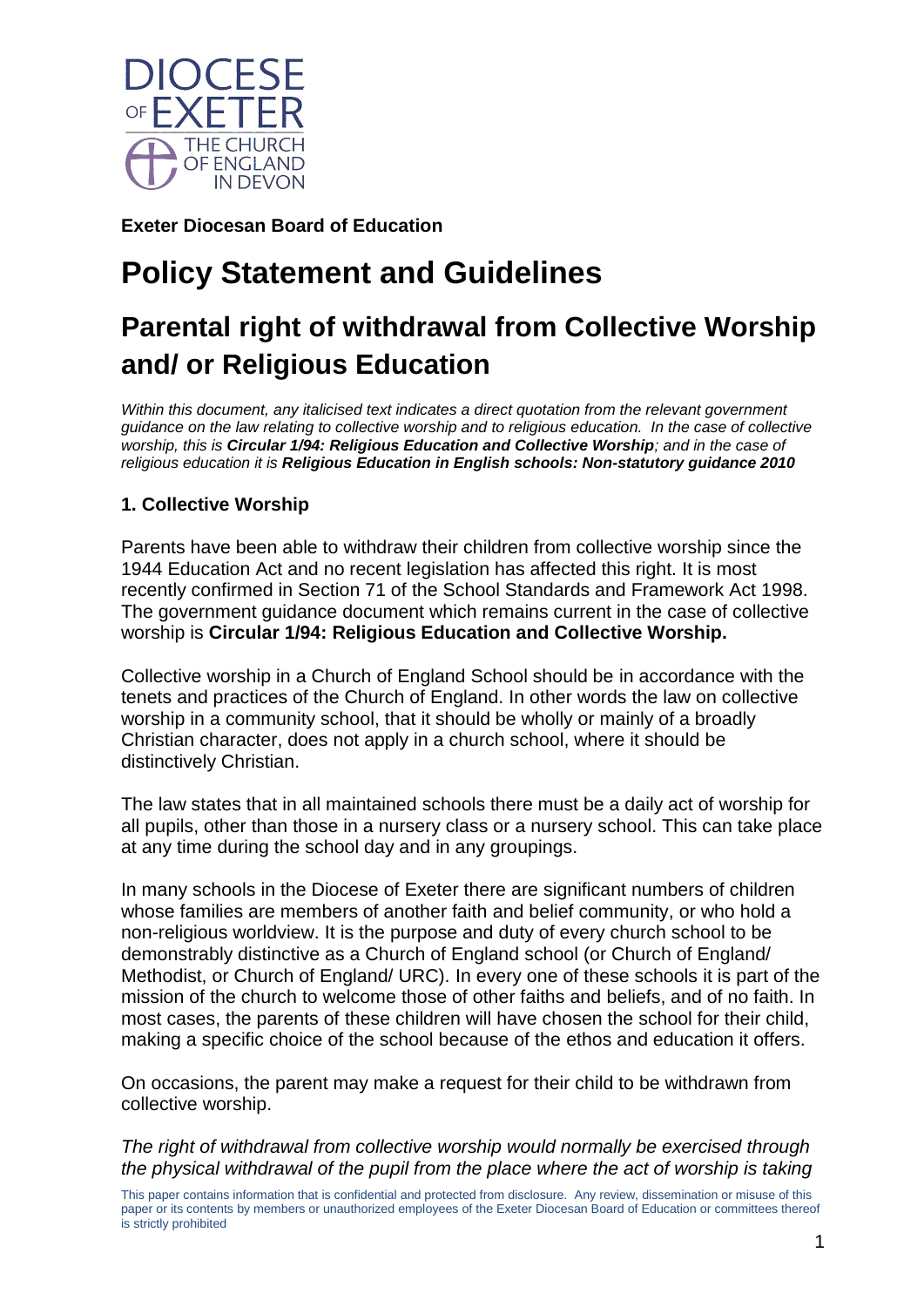

*place. Indeed the school could insist that this is the way the right is to be implemented. If, however, both the parent and the school agree that the pupil should be allowed to remain physically present during the collective worship, but not take part in it, nothing in the law prevents this.*

*Experience suggests that, to avoid misunderstanding, a head teacher will find it helpful to establish with any parent wanting to exercise the right of withdrawal:*

- *the elements of worship in which the parent would object to the child taking part*
- *the practical implications of withdrawal*
- *whether the parent will require any advanced notice of such worship, and, if so, how much*

*Where parents have withdrawn their children from collective worship and request religious worship according to a particular faith or denomination, the governors and head teacher will seek to respond positively to such requests providing:*

- *such arrangements can be made at no additional cost to the school*
- *that the alternative provision would be consistent with the overall purposes of the school curriculum as set out in the Education Acts* (see, for example, Part 6 of the Education Act 2002, and Circular 1/94)

The Diocese of Exeter affirms the guidance provided, and notes that *if the parent asks that a pupil should be wholly or partly excused from attending any religious worship at the school, then the school must comply*. This means that a parent may, for example, request their child does not take part in a carol service when otherwise the child takes part in daily collective worship.

#### **2. Religious Education**

1

The expectations for RE in Church of England schools are set out in the Statement of Entitlement document. 1

Parents have been able to withdraw their children from religious education since the 1944 Education Act and no recent legislation has affected this right. It is most recently confirmed in Schedule 19 of the School Standards and Framework Act 1998. The current government guidance on Religious Education is relatively recent: **Religious Education in English schools: Non-statutory guidance 2010**. This states: *Every maintained school in England must provide a basic curriculum (RE, sex education and the National Curriculum). This includes provision for RE for all* 

<sup>1</sup> [https://www.churchofengland.org/education/church-schools-academies/siams](https://www.churchofengland.org/education/church-schools-academies/siams-school-inspections/siams-resources.aspx)[school-inspections/siams-resources.aspx](https://www.churchofengland.org/education/church-schools-academies/siams-school-inspections/siams-resources.aspx)

This paper contains information that is confidential and protected from disclosure. Any review, dissemination or misuse of this paper or its contents by members or unauthorized employees of the Exeter Diocesan Board of Education or committees thereof is strictly prohibited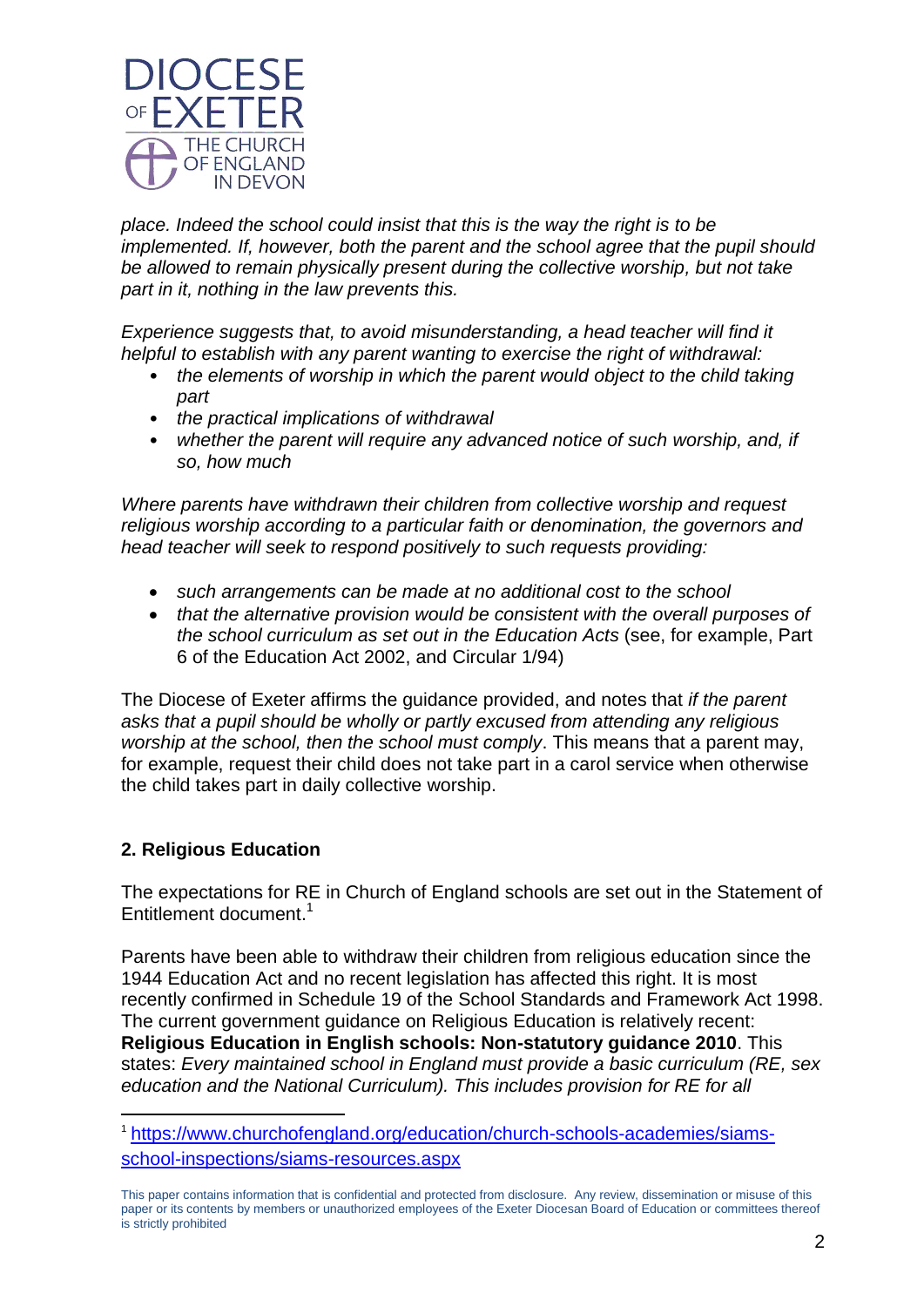

1

*registered pupils at the school (including those in the sixth form), except for those withdrawn by their parents (or withdrawing themselves if they are aged 18 or over).*

In Voluntary Controlled (VC) schools, Religious Education must be provided in accordance with the local Agreed Syllabus provided by the SACRE (Standing Advisory Council for Religious Education) of the local authority in which the school is situated. In academies which were formerly VC schools, this is normally also the case. *However, where the parent of any pupil at the school requests that RE is provided in accordance with the Trust Deed or religious designation of the school, the school should comply with the request.*

In Voluntary Aided (VA) schools (and academies which were formerly VA) the decision on the content of Religious Education rests with the Governing Body, and should be in line with the Trust Deeds of the school. Normally, the governors agree to adopt the Diocesan Syllabus where one exists.

In all forms of church school, the Religious Education provided should contribute to the Christian character of the school, while avoiding being confessional<sup>2</sup>. This is an aspect of the school's work which is subject to Statutory Inspection of Anglican and Methodist Schools (SIAMS), whether VA, VC or academy.

As in the case with collective worship, it is the duty of all our church schools to demonstrate their distinctiveness through the content of the Religious Education offered. Schools may encounter individual families, or possibly larger groups within the community of the school, who request that their children are withdrawn from RE because they are members of another faith and belief community, or because they hold a non-religious worldview.

We wish our schools to be inclusive communities, but recognise that parents have the legal right to withdraw their children from religious education on the grounds of conscience. *However, the right of withdrawal does not extend to other areas of the curriculum when, as may happen on occasion, spontaneous questions on religious matters are raised by pupils or there are issues related to religion that arise in other subjects such as history or citizenship* (Non-statutory Guidance 2010). The Diocese of Exeter affirms this guidance in cases where for example Christmas or another Christian festival is a theme for work produced by children in other subjects. The guidance makes clear that no parent has a right to withdraw their child from such activities.

 $2$  Confessional RE is characterised by the expectation that young people should adopt the Christian faith

This paper contains information that is confidential and protected from disclosure. Any review, dissemination or misuse of this paper or its contents by members or unauthorized employees of the Exeter Diocesan Board of Education or committees thereof is strictly prohibited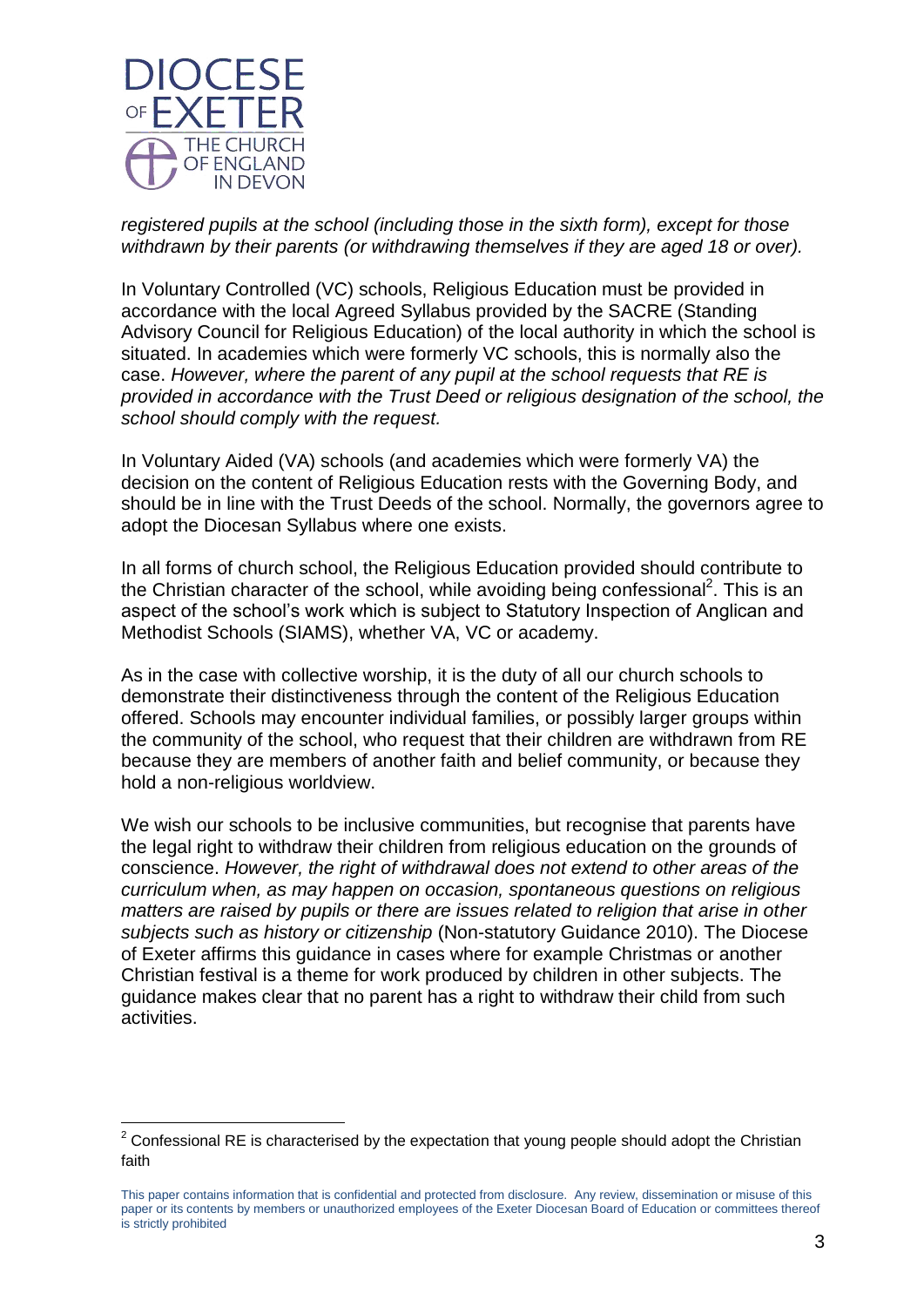

Any parent considering withdrawal must contact the head teacher to discuss any concerns or anxieties about the policy, provision and practice of religious education at the school.

#### *Managing the right of withdrawal*

*The school will ensure that parents who want to withdraw their children from RE are aware of the RE syllabus being taught in the school and that it is relevant to all pupils and respects their own personal beliefs. The school may also wish to review such a request each year, in discussion with the parents.* 

*The use of the right to withdraw should be at the instigation of parents (or pupils themselves if they are aged 18 or over), and it should be made clear whether it is from the whole of the subject or specific parts of it. No reasons need be given.*

This guidance allows a parent to withdraw their child from a specific activity, such as a visit to a place of worship, and not to withdraw the child from the remainder of their RE.

*Parents have the right to choose whether or not to withdraw their child from RE without influence from the school, although a school should ensure that parents or carers are informed of this right and are aware of the educational objectives and content of the RE syllabus. In this way, parents can make an informed decision.* 

It is our strong advice that, wherever possible, issues regarding withdrawal should be picked up through the induction process, prior to admission. Where a request for withdrawal is made the school leadership should ensure that they make full engagement with the family to explain how the child's education and experience will be affected as a result. However, the law makes clear -

*Where parents have requested that their child is withdrawn, their right must be respected, and where RE is integrated in the curriculum, the school will need to discuss the arrangements with the parents or carers to explore how the child's withdrawal can be best accommodated.* 

*If pupils are withdrawn from RE, schools have a duty to supervise them, though not to provide additional teaching or to incur extra cost. Pupils will usually remain on school premises.*

*Where a pupil has been withdrawn, the law provides for alternative arrangements to be made for RE of the kind the parent wants the pupil to receive. This RE could be provided at the school in question, or the pupil could be sent to another school where suitable RE is provided, if this is reasonably convenient.* 

This paper contains information that is confidential and protected from disclosure. Any review, dissemination or misuse of this paper or its contents by members or unauthorized employees of the Exeter Diocesan Board of Education or committees thereof is strictly prohibited